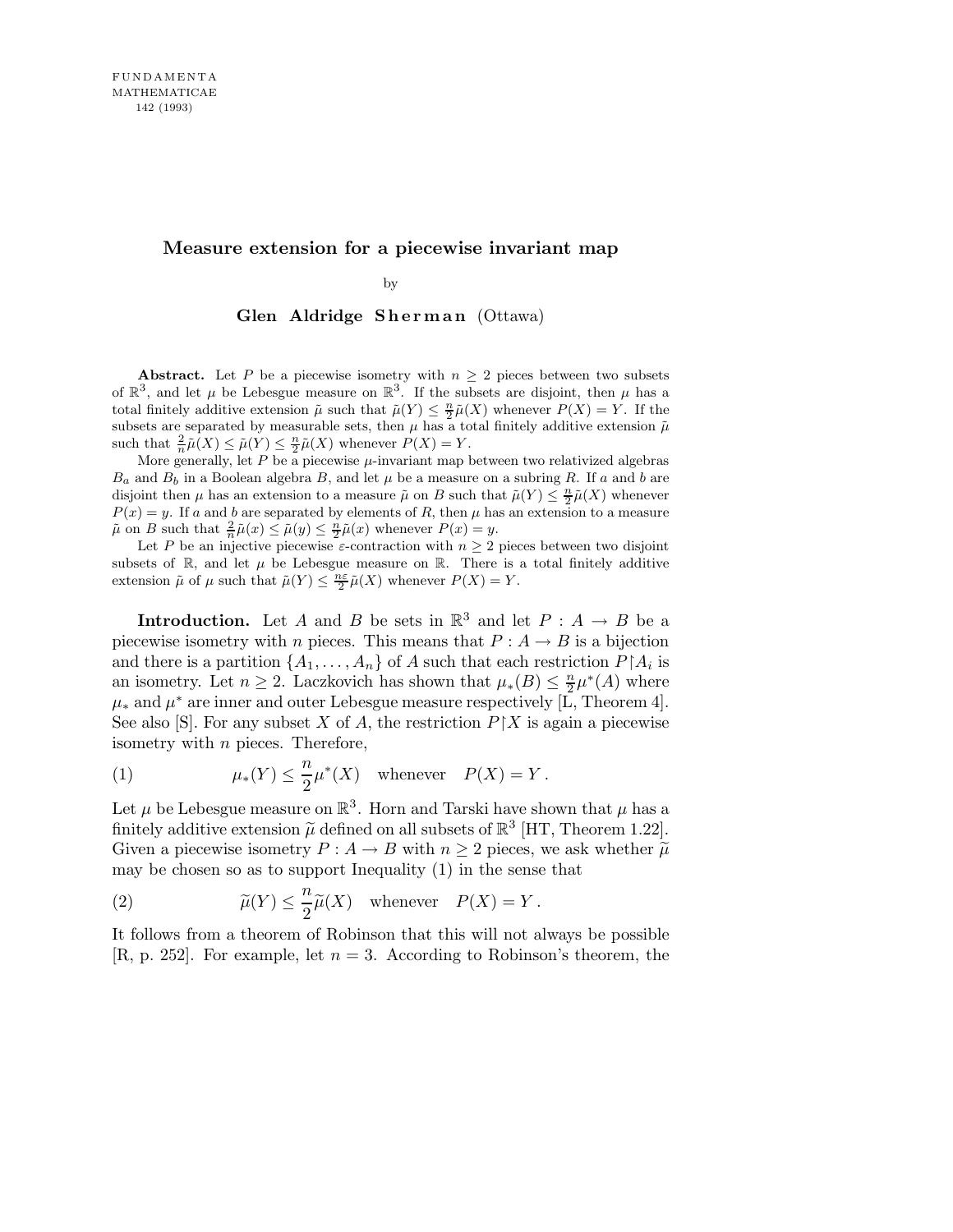deleted ball  $S = \{ \mathbf{v} \in \mathbb{R}^3 : 0 < ||\mathbf{v}|| < 1 \}$  has a partition  $\{S_1, S_2, S_3, S_4\}$ such that the congruences

$$
S_2 \cong S_2 \cup S_3 \cup S_4 \quad \text{and} \quad S_3 \cong S_1 \cup S_2 \cup S_3
$$

hold via rotations. Let f be a translation such that S and  $f(S)$  are disjoint. Write  $T = f(S)$ , and let  $\{T_1, T_2, T_3, T_4\}$  be the partition of T defined by  $f(S_i) = T_i$  for each i in  $\{1, 2, 3, 4\}$ . Let  $A = S_2 \cup S_3 \cup S_4$ , let  $B = S_2 \cup S_3 \cup S_4$  $S_4 \cup T$ , and let  $P : A \to B$  be defined so as to witness the three congruences

$$
S_2 \cong S_2 \cup S_3 \cup S_4, \quad S_3 \cong T_1 \cup T_2 \cup T_3, \quad S_4 \cong T_4.
$$

If there is a measure  $\tilde{\mu}$  which satisfies (2), then

$$
2\mu(S) = \mu(S \cup T) = \widetilde{\mu}(S_1) + \widetilde{\mu}(S_2 \cup S_3 \cup S_4) + \widetilde{\mu}(T_1 \cup T_2 \cup T_3) + \widetilde{\mu}(T_4)
$$
  
\n
$$
\leq 1\widetilde{\mu}(S_1) + \frac{3}{2}\widetilde{\mu}(S_2) + \frac{3}{2}\widetilde{\mu}(S_3) + \frac{3}{2}\widetilde{\mu}(S_4) \leq \frac{3}{2}\widetilde{\mu}(S).
$$

This counterexample shows that in order to guarantee the existence of a measure  $\tilde{\mu}$  which satisfies (2), some additional condition must be placed on P. A sufficient condition is that A and B are disjoint (Example 1).

Observe that if  $P : A \to B$  is a piecewise isometry with  $n \geq 2$  pieces, then so is  $P^{-1}: B \to A$ . Therefore, in addition to (1), we have

(3) 
$$
\mu_*(X) \leq \frac{n}{2}\mu^*(Y) \quad \text{whenever} \quad P(X) = Y.
$$

Given a piecewise isometry with  $n \geq 2$  pieces, we now ask whether  $\tilde{\mu}$  may be chosen so as to support both (1) and (3) in the sense that

(4) 
$$
\frac{2}{n}\widetilde{\mu}(X) \le \widetilde{\mu}(Y) \le \frac{n}{2}\widetilde{\mu}(X) \quad \text{whenever} \quad P(X) = Y.
$$

The condition that  $A$  and  $B$  are disjoint is not strong enough to guarantee the existence of a measure  $\tilde{\mu}$  which satisfies (4). Robinson's theorem again provides a counterexample. Let S, T and f be as above. Let  $U = f(T)$  and let  $\{U_1, U_2, U_3, U_4\}$  be the partition of U defined by  $f(T_i) = U_i$  for each i in  $\{1,2,3,4\}$ . Let  $A = S \cup T_3 \cup T_4$ , let  $B = T_1 \cup T_2 \cup U$ , and let  $P: A \rightarrow B$  be defined so as to witness the three congruences

$$
S_1 \cup T_4 \cong T_1 \cup U_4, \quad S_2 \cup S_3 \cup S_4 \cong T_2, \quad T_3 \cong U_1 \cup U_2 \cup U_3.
$$

(P agrees with f on  $S_1 \cup T_4$ .) If there is a measure  $\tilde{\mu}$  which satisfies (4), then

$$
2\mu(T) = \mu(S \cup U) = \tilde{\mu}(S_1) + \tilde{\mu}(S_2 \cup S_3 \cup S_4) + \tilde{\mu}(U_1 \cup U_2 \cup U_3) + \tilde{\mu}(U_4) \n\le \frac{3}{2}\tilde{\mu}(T_1) + \frac{3}{2}\tilde{\mu}(T_2) + \frac{3}{2}\tilde{\mu}(T_3) + \frac{3}{2}\tilde{\mu}(T_4) = \frac{3}{2}\mu(T).
$$

For the existence of a measure  $\tilde{\mu}$  which satisfies (4), a sufficient condition on  $P$  is that  $A$  and  $B$  are separated by measurable sets (Example 1). This means that there are disjoint measurable sets M and N such that  $A \subset M$ and  $B \subset N$ .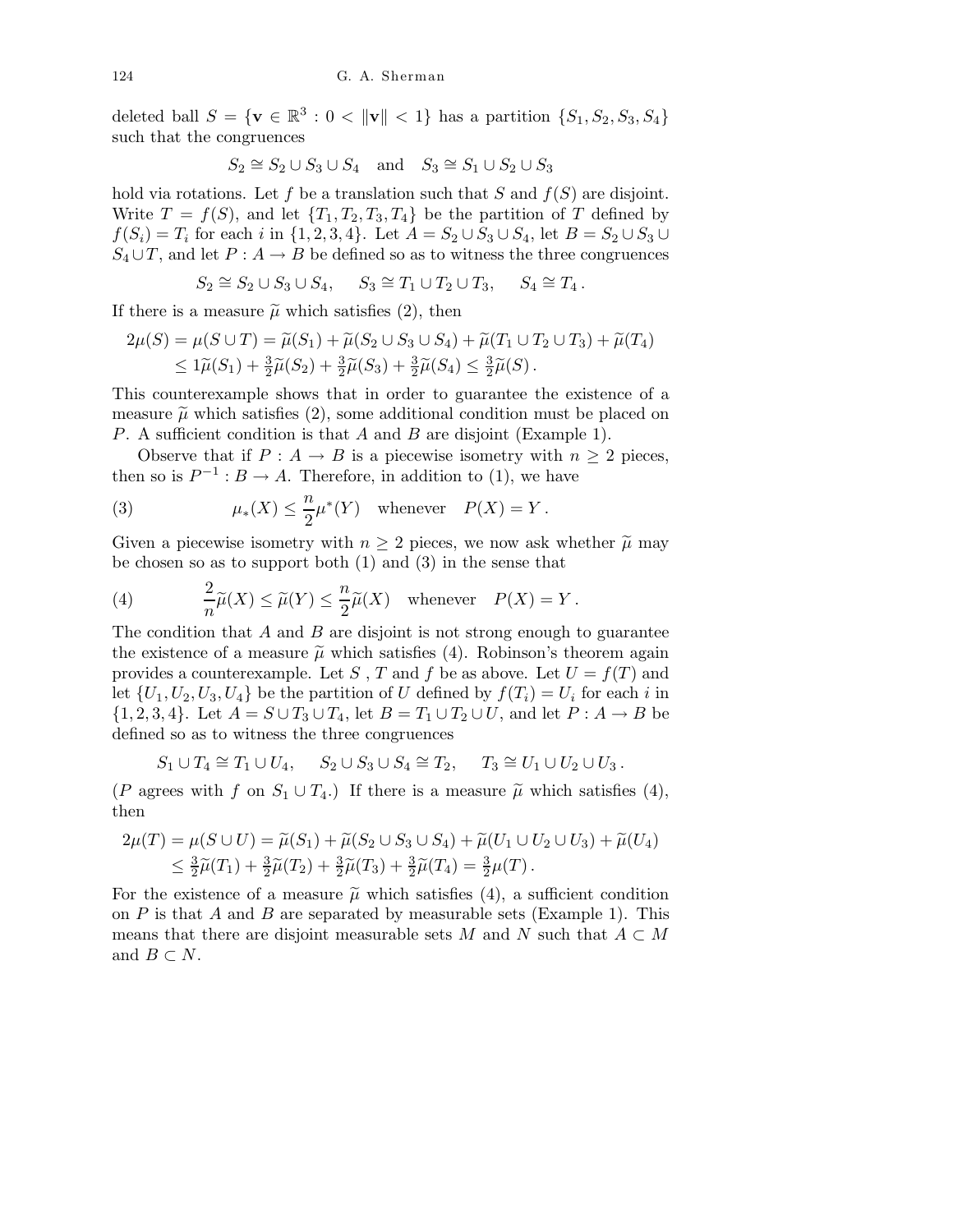The main results of the present work are based on a proof of Horn and Tarski's measure extension theorem, which is presented by Wagon [W, Theorem 10.7] and outlined earlier by Mycielski [M, Theorem 4.1]. The extension theorem is proven in the context of Boolean algebras; a measure on a subring  $R$  of a Boolean algebra  $B$  is extended to a measure on the whole of  $B$ . Theorems 1–3 below are also presented in this general context. Lemmas 1 and 2 in the next section are based on a proof of the max-flow min-cut theorem of Ford and Fulkerson [FF] (see Wilson's second proof [Wi, §29]).

Two problems in linear programming. Let  $I = \{1, \ldots, m\}$ , let  $J = \{1, \ldots, n\}$  and let A be a given subset of  $I \times J$ . For each subset S of *I* define  $N(S) = \{j \in J : \exists i \in S, (i,j) \in A\}$ , and for each subset T of J define  $N(T) = \{i \in I : \exists j \in T, (i, j) \in A\}$ . For each pair  $(i, j)$  in A, let  $x_{ij}$ and  $y_{ij}$  be variables, and introduce for convenience variables  $w_i$  and  $z_j$  as follows:

$$
w_i = \sum_{j \in N(\{i\})} x_{ij} \quad (i \in I), \quad z_j = \sum_{i \in N(\{j\})} y_{ij} \quad (j \in J).
$$

Let  $\alpha$  and  $\beta$  be elements of  $(0,\infty)$  with  $\alpha\beta \geq 1$ , let  $k_1,\ldots,k_m, l_1,\ldots,l_n$  be elements of  $[0, \infty]$ , let D be a subset of I, and let E be a subset of J. Define  $X = \{i \in I : k_i < \infty\}$  and  $Y = \{j \in J : l_j < \infty\}$ . Consider the following problems in linear programming:

PROBLEM 1.

maximize 
$$
\sum_{j \in E \cap Y} z_j
$$
  
\nsubject to  $w_i \le k_i$   $(i \in I)$   
\n $z_j \le l_j$   $(j \in J)$   
\n $y_{ij} \le \alpha x_{ij}, x_{ij} \ge 0, y_{ij} \ge 0$   $((i, j) \in A)$   
\nPROBLEM 2.  
\nmaximize 
$$
\sum_{i \in D \cap X} w_i + \sum_{j \in E \cap Y} z_j
$$
  
\nsubject to  $w_i \le k_i$   $(i \in I)$   
\n $z_j \le l_j$   $(j \in J)$   
\n $y_{ij} \le \alpha x_{ij}, x_{ij} \le \beta y_{ij}, x_{ij} \ge 0, y_{ij} \ge 0$   $((i, j) \in A)$ 

These problems may be considered to be problems in only the real (finite) variables  $\{x_{ij} : i \in X, (i,j) \in A\} \cup \{y_{ij} : j \in Y, (i,j) \in A\}$  since only these variables occur in the objective functions, and any feasible (respecting the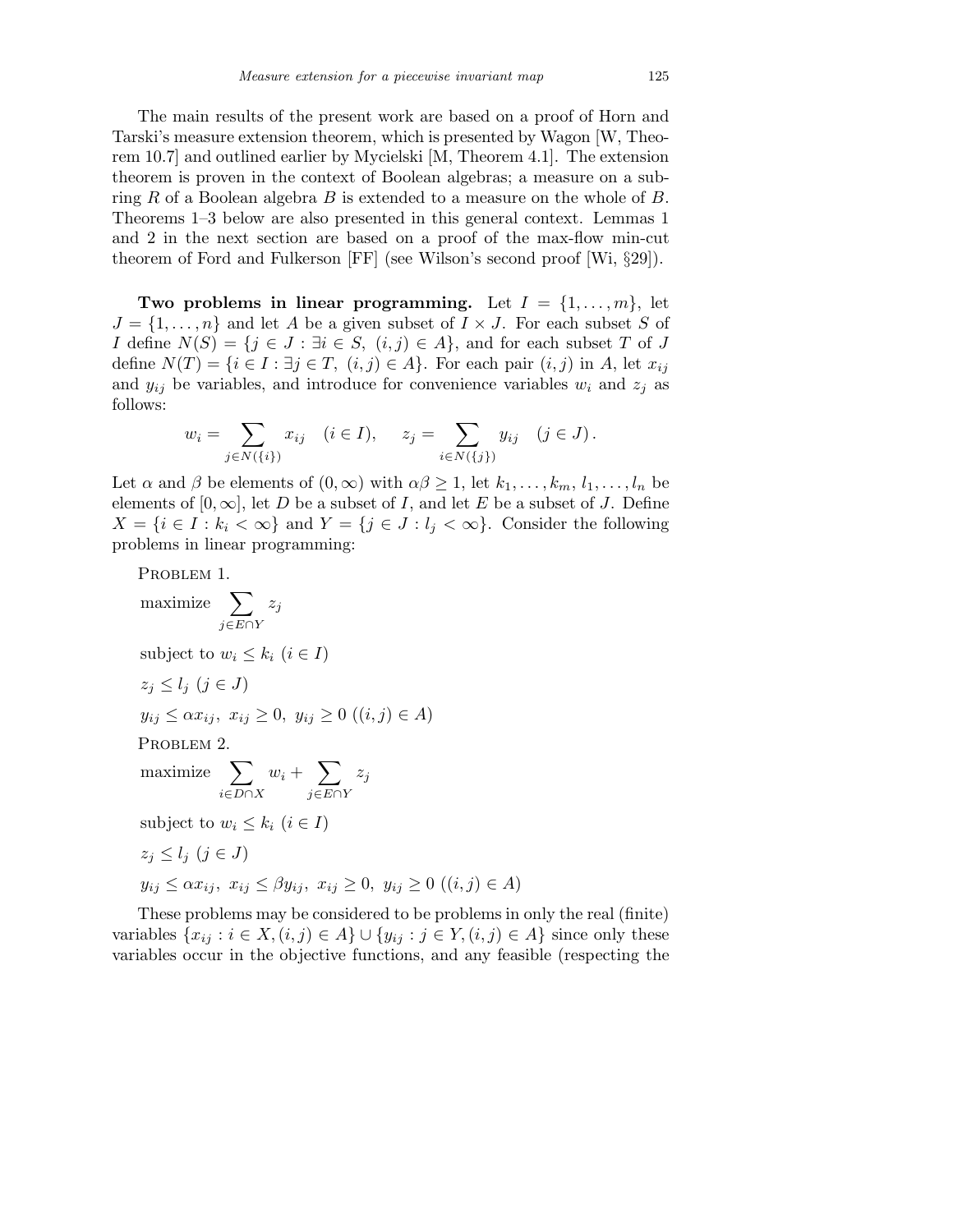given inequalities) assignment of real numbers to these variables may be extended to a feasible assignment of all the variables by the following rule:

RULE 1. Let  $(i, j)$  be an element of A. If  $i \in X$ , assume  $x_{ij}$  has been assigned a value. If  $j \in Y$ , assume  $y_{ij}$  has been assigned a value. If  $i \in X$  and  $j \notin Y$ , let  $y_{ij} = \alpha x_{ij}$ . If  $i \notin X$  and  $j \in Y$ , let  $x_{ij} = \beta y_{ij}$ . If  $i \notin X$  and  $j \notin Y$ , let  $x_{ij} = \infty$ , and let  $y_{ij} = \infty$ .

The problems may be interpreted as problems of supply and demand. There are m sources with supplies  $k_1, \ldots, k_m$  of some product and n destinations with *demands*  $l_1, \ldots, l_n$ . When  $(i, j) \in A$ , the *i*th source serves the jth destination,  $x_{ij}$  is the amount supplied and  $y_{ij}$  is the amount received. If the product were say electric back-scratchers, it would be practical to insist on  $x_{ij} = y_{ij}$ , but in the present situation, the product is less rigid. The product may be expanded or compressed at the discretion of the problem solver but within the limits prescribed by  $\alpha$  and  $\beta$ .

LEMMA 1. If  $\sum_{j \in T} l_j \leq \alpha \sum_{i \in N(T)} k_i$  for each subset T of E, then Problem 1 has a feasible solution in which  $z_j = l_j$  for all j in E, and  $w_i = k_i$ for all i in  $N(J)$ .

LEMMA 2. If  $\sum_{i \in S} k_i \leq \beta \sum_{j \in N(S)} l_j$  for each subset S of D, and  $\sum_{j\in T}l_j \leq \alpha\sum_{i\in N(T)}k_i$  for each subset T of E, then Problem 2 has a feasible solution in which  $w_i = k_i$  for all i in D, and  $z_j = l_j$  for all j in E.

In order to prove Lemmas 1 and 2, it suffices to prove the following proposition:

PROPOSITION 1. Let  $\{x_{ij}, y_{ij}\}$  be an optimal solution to Problem 2, obtained by first finding an optimal solution in the real variables and then extending to the other variables by Rule 1. If  $\sum_{j\in T} l_j \leq \alpha \sum_{i\in N(T)} k_i$  for each subset T of E, then  $z_j = l_j$  for all j in E.

P r o o f o f L e m m a 1. Start by letting  $\{x_{ij}, y_{ij}\}$  be as in Proposition 1, so  $z_j = l_j$  for all j in E, and  $w_i \leq k_i$  for all i in I. Then for each i in  $N(J)$ , choose j such that  $(i, j)$  is in A and increase  $x_{ij}$  until  $w_i = k_i$ . This process does not violate the constraint  $y_{ij} \leq \alpha x_{ij}$ .

Proof of Lemma 2. Let  ${x_{ij}, y_{ij}}$  be as in Proposition 1, so  $z_j =$  $l_i$  for all j in E. By the symmetry of Problem 2 and Rule 1, conclude that  $w_i = k_i$  for all i in D, from Proposition 1 and the assumption that  $\sum_{i \in S} k_i \leq \beta \sum_{j \in N(S)} l_j$  for each subset S of D.

Proof of Proposition 1. Suppose  $z_j < l_j$  for some j in E. Without loss of generality, assume  $1 \in E$  and  $z_1 < l_1$ . Construct T as follows: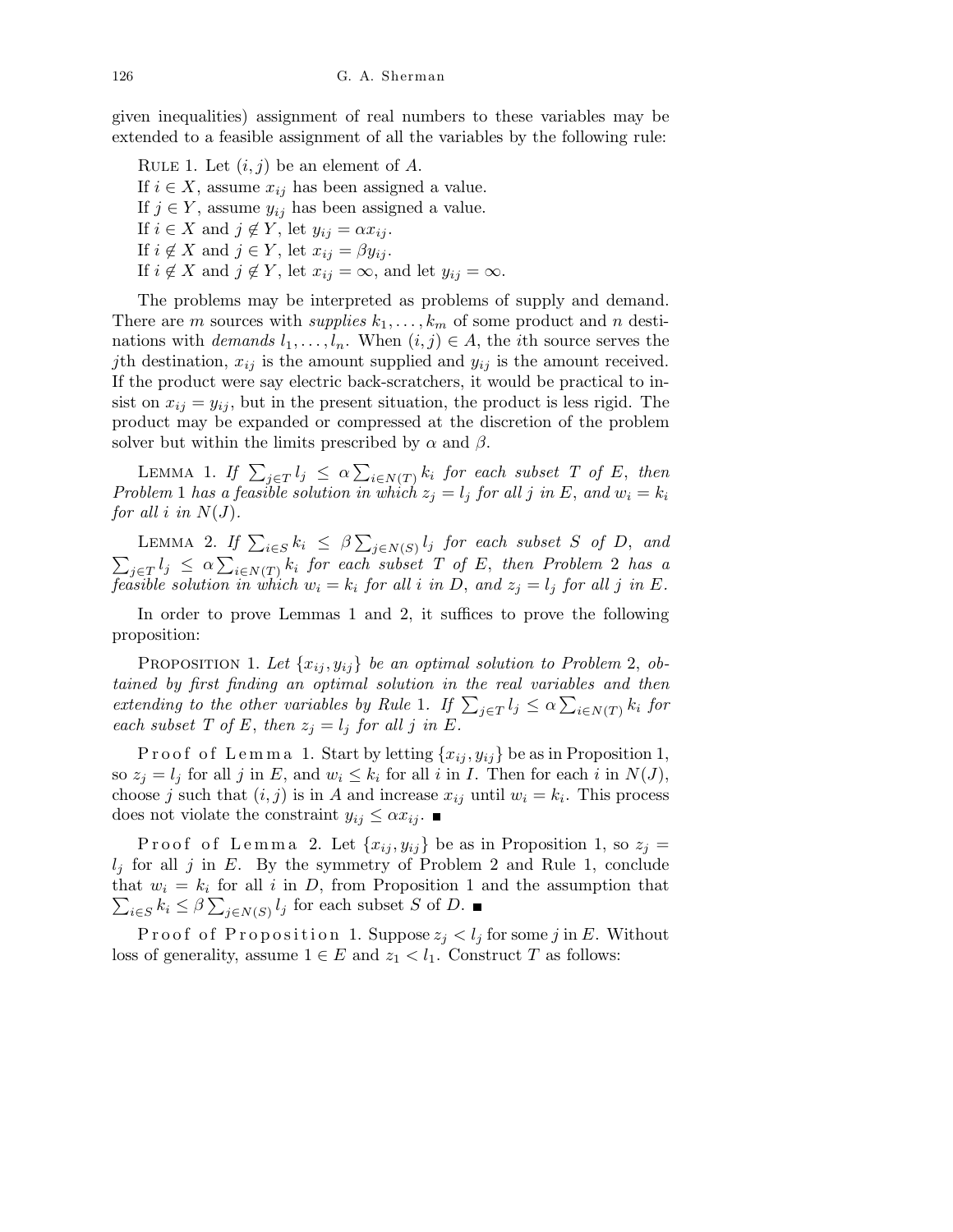Case 1:  $1 \notin Y$   $(l_1 = \infty)$ . Let  $T = \{1\}$ . Suppose  $i \in N(\{1\})$ . Since  $z_1$ is finite, so is  $y_{i1}$  by the definition of  $z_1$ . Therefore  $i \in X$ , by Rule 1, which means that  $k_i$  is finite. This is true for all i in  $N({1})$ . Therefore

$$
\sum_{j \in T} l_j = l_1 = \infty > \alpha \sum_{i \in N(T)} k_i \, .
$$

Case 2:  $1 \in Y$  ( $l_1 < \infty$ ). Construct T recursively as follows: Put 1 in T. If  $t \in T$ ,  $(s,t) \in A$ ,  $(s,u) \in A$ , and  $x_{su} > 0$ , then put u in T. We establish some properties of T. Suppose  $t \in T$ . Then

(i)  $t \in E$ .

(ii)  $y_{st} = \alpha x_{st}$  for all s in  $N({t}).$ 

(iii)  $w_s = k_s < \infty$  for all s in  $N({t}).$ 

We argue that if one of these properties does not hold, then there is a perturbation of the solution  ${x_{ij}, y_{ij}}$ , which is still feasible and for which the value of the objective function in Problem 2 is larger. This then contradicts maximality.

First suppose  $t = 1$ . Then (i) holds by assumption. Suppose  $s \in N({1})$ . If  $y_{s1} < \alpha x_{s1}$ , increase the value of the objective function by  $\varepsilon$  as follows: Let  $\varepsilon = \min\{l_1 - z_1, \alpha x_{s1} - y_{s1}\}\.$  Increase  $y_{s1}$  by  $\varepsilon$ . (All other variables  $x_{ij}$  and  $y_{ij}$  are unchanged.) This proves (ii). Now assume  $y_{s1} = \alpha x_{s1}$ . If  $w_s < k_s$  or if  $k_s = \infty$ , increase the value of the objective function as follows: Let  $\varepsilon = \min\{l_1 - z_1, \alpha(k_s - w_s)\}\.$  Increase  $x_{s1}$  by  $\varepsilon/\alpha$  and increase  $y_{s1}$  by  $\varepsilon$ . This proves (iii).

Now let t be an element of  $T$  other than 1. Without loss of generality, assume that t is in T because  $(1, 1), (1, 2), (2, 2), (2, 3), \ldots, (t-1, t-1), (t-1)$ 1, t) are all elements of A, and  $x_{12}, x_{23}, \ldots, x_{t-1,t}$  are all positive. Assume inductively that  $y_{ij} = \alpha x_{ij}$  for all i in  $N({j})$  when j is in  ${1, \ldots, t-1}$ .

Suppose  $s \in N({t})$ . Consider first the case when  $s = t - 1$ . If  $y_{t-1,t}$  $\alpha x_{t-1,t}$ , increase the value of the objective function as follows:

Let  $\varepsilon = \min\{l_1 - z_1; y_{12}, y_{23}, \ldots, y_{t-2,t-1}; \alpha x_{t-1,t} - y_{t-1,t}\}.$ 

Increase  $y_{11}, y_{22}, \ldots, y_{t-2,t-2}, y_{t-1,t-1}$  (each) by  $\varepsilon$ .

Increase  $x_{11}, x_{22}, \ldots, x_{t-2,t-2}, x_{t-1,t-1}$  by  $\varepsilon/\alpha$ .

Decrease  $x_{12}, x_{23}, \ldots, x_{t-2,t-1}, x_{t-1,t}$  by  $\varepsilon/\alpha$ .

Decrease  $y_{12}, y_{23}, \ldots, y_{t-2,t-1}$  by  $\varepsilon$ .

This proves (ii) for the case  $s = t - 1$ .

Now assume  $y_{t-1,t} = \alpha x_{t-1,t}$ . If  $t \notin E$ , increase the value of the objective function as follows:

Let  $\varepsilon = \min\{l_1 - z_1, y_{12}, y_{23}, \ldots, y_{t-2,t-1}, y_{t-1,t}\}.$  Make all the adjustments to  $x_{ij}$  and  $y_{ij}$  described as yet, and in addition, decrease  $y_{t-1,t}$  by  $\varepsilon$ . (This last adjustment does not decrease the value of the objective function.) This proves (i).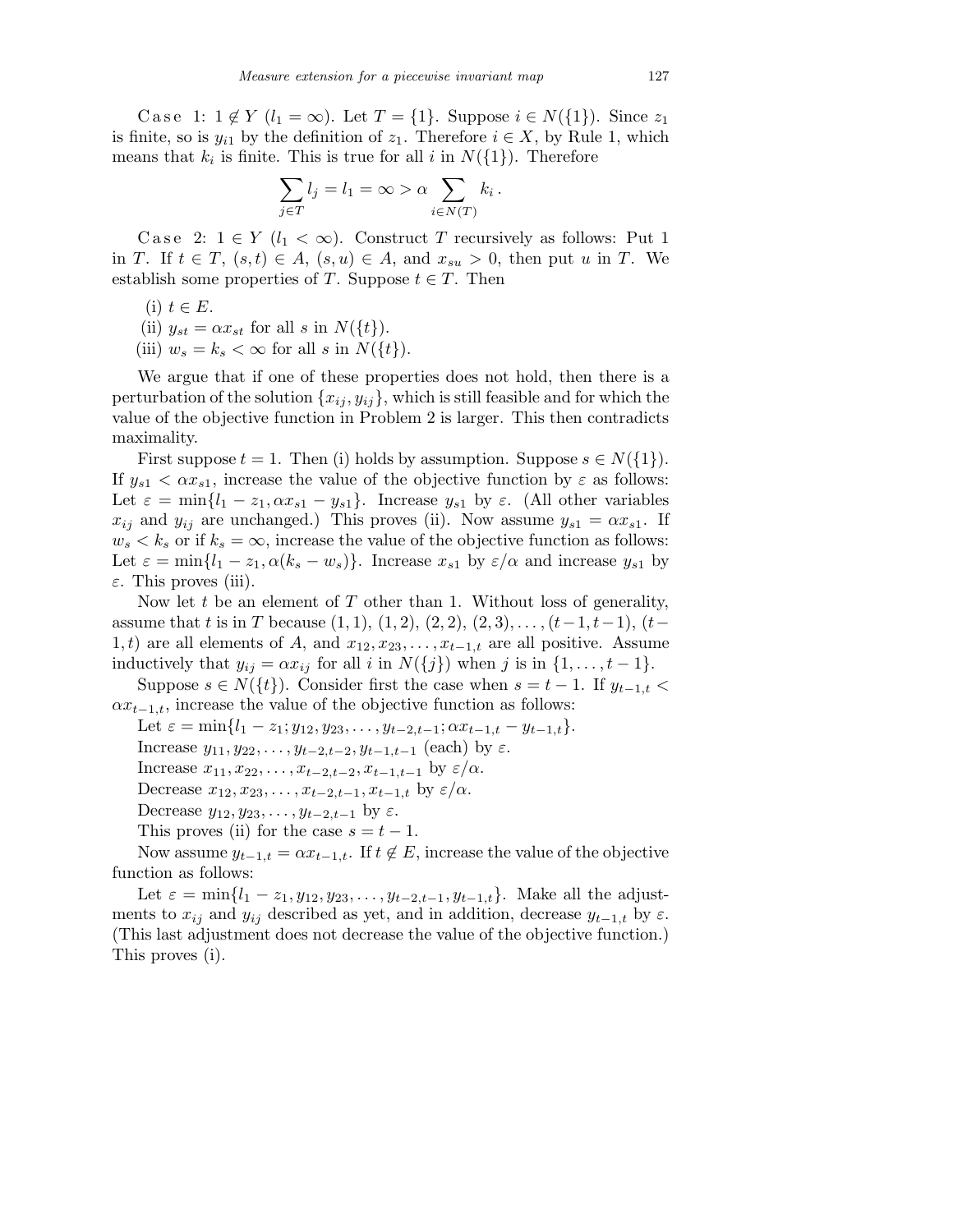Suppose  $s \in N({t})$  and  $s \neq t - 1$ . If  $y_{st} < \alpha x_{st}$ , increase the value of the objective function as follows:

Let  $\varepsilon = \min\{l_1 - z_1, y_{12}, y_{23}, \dots, y_{t-1,t}, \alpha x_{st} - y_{st}\}.$  Make all the adjustments to  $x_{ij}$  and  $y_{ij}$  described as yet and in addition, increase  $y_{st}$  by  $\varepsilon$ . This completes the proof of (ii).

Now assume  $y_{st} = \alpha x_{st}$ . If  $w_s < k_s$ , or if  $k_s = \infty$ , increase the value of the objective function as follows:

Let  $\varepsilon = \min\{l_1 - z_1, y_{12}, y_{23}, \ldots, y_{t-2,t-1}, y_{t-1,t}, \alpha(k_s - w_s)\}.$  Make all the adjustments to  $x_{ij}$  and  $y_{ij}$  described as yet and in addition, increase  $x_{st}$ by  $\varepsilon/\alpha$ . This proves (iii).

We have established (i)–(iii) for all t in  $T$ .

Subcase 1:  $\sum_{j\in T} l_j = \infty$ . By (iii),  $k_i < \infty$  for each i in  $N(T)$ . Therefore  $\sum_{i \in T} l_i = \infty > \alpha \sum_{i \in N(T)} k_i$ .

Subcase 2:  $\sum_{j \in T} l_j < \infty$ . Then

$$
\sum_{j \in T} l_j > \sum_{j \in T} z_j \qquad \text{(since } z_1 < l_1\text{)}
$$
\n
$$
= \sum_{j \in T} \sum_{i \in N(\{j\})} y_{ij} \qquad \text{(by the definition of } z_j\text{)}
$$
\n
$$
= \alpha \sum_{j \in T} \sum_{i \in N(\{j\})} x_{ij} \qquad \text{(by (ii))}
$$
\n
$$
= \alpha \sum_{i \in N(T)} \sum_{j \in N(\{i\})} x_{ij} \qquad \text{(by the definition of } T\text{)}
$$
\n
$$
= \alpha \sum_{i \in N(T)} w_i \qquad \text{(by the definition of } w_i\text{)}
$$
\n
$$
= \alpha \sum_{i \in N(T)} k_i \qquad \text{(by (iii))}.
$$

This completes the proof of Proposition 1.  $\blacksquare$ 

Laczkovich's inequality in the context of a Boolean algebra. We develop a version of Inequality (1) in the context of a Boolean algebra (Lemma 3).

Let R be a subring of a Boolean algebra B. Let  $\mu$  be a measure on R. This means that  $\mu : R \to [0, \infty]$  is a function such that  $\mu(0) = 0$ , and  $\mu(r_1 \vee r_2) = \mu(r_1) + \mu(r_2)$  whenever  $r_1$  and  $r_2$  are disjoint  $(r_1 \wedge r_2 = 0)$ . For each element b of B define

$$
\mu^*(b) = \inf \{ \mu(r) : b \le r \text{ and } r \in R \} \text{ and}
$$
  

$$
\mu_*(b) = \sup \{ \mu(r) : r \le b \text{ and } r \in R \}.
$$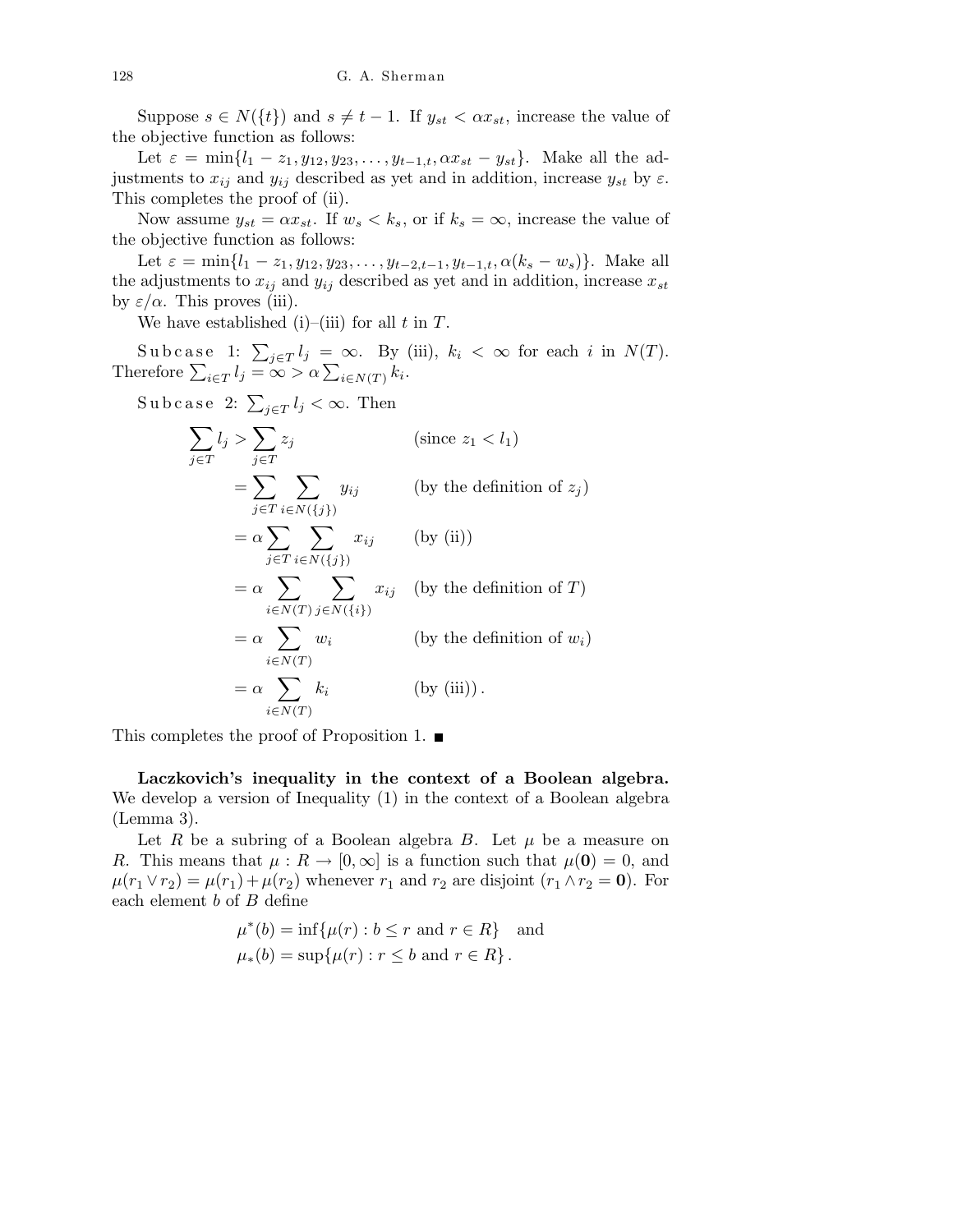PROPOSITION 2. Let  $y_1, \ldots, y_n$  be elements of B. If  $y_1 \vee \ldots \vee y_n = s \in R$ , then

$$
2\mu(s) \leq \sum_{i=1}^n (\mu^*(y_i) + \mu_*(y_i)).
$$

P r o o f. If  $\mu(s) = \infty$ , there is some i such that  $\mu^*(y_i) = \infty$ , so assume  $\mu(s) < \infty$ . Let  $\varepsilon > 0$  be given. For each i in  $\{1, \ldots, n\}$  choose an element  $q_i$  of R such that  $y_i \le q_i \le s$  and  $\mu(q_i) \le \mu^*(y_i) + \varepsilon$ . If q is an element of R, write  $q<sup>1</sup>$  and  $q<sup>0</sup>$  for the element q and its complement q' respectively. For each i in  $\{1, \ldots, n\}$  let

$$
p_i = q_1^{k_1} \wedge \ldots \wedge q_n^{k_n}
$$

where  $k_i = 1$  and  $k_j = 0$  for  $j \neq i$ . Note that  $p_i \leq y_i$ , so  $\mu(p_i) \leq \mu_*(y_i)$ . Consider a general *n*-tuple  $(k_1, \ldots, k_n)$  of zeros and ones. If  $(k_1, \ldots, k_n)$  has a single one in the ith place, we may write

$$
2\mu(q_1^{k_1}\wedge \ldots \wedge q_n^{k_n}) = \mu(q_1^{k_1}\wedge \ldots \wedge q_n^{k_n}) + \mu(p_i)
$$

by adding the same quantity to both sides in the definition of  $p_i$ . If at least two of the  $k_i$ 's are ones, then

$$
2\mu(q_1^{k_1}\wedge \ldots \wedge q_n^{k_n}) \leq (k_1+\ldots+k_n)\mu(q_1^{k_1}\wedge \ldots \wedge q_n^{k_n}).
$$

Summing over all *n*-tuples except  $(0, \ldots, 0)$  we obtain

$$
2\mu(s) = 2\mu(q_1 \vee \ldots \vee q_n) = \sum 2\mu(q_1^{k_1} \wedge \ldots \wedge q_n^{k_n})
$$
  
\n
$$
\leq \sum (k_1 + \ldots + k_n) \mu(q_1^{k_1} \wedge \ldots \wedge q_n^{k_n}) + \sum_{i=1}^n \mu(p_i)
$$
  
\n
$$
= \sum_{i=1}^n \mu(q_i) + \sum_{i=1}^n \mu(p_i) \leq \sum_{i=1}^n (\mu^*(y_i) + \varepsilon) + \sum_{i=1}^n \mu_*(y_i).
$$

Since this is true for all  $\varepsilon$ , the result follows.  $\blacksquare$ 

PROPOSITION 3. Let  $x_1, \ldots, x_n$  be pairwise disjoint elements of R. If  $x_1 \vee \ldots \vee x_n \leq r \in R$ , then

$$
\mu^*(x_1) + \sum_{i=2}^n \mu_*(x_i) \leq \mu(r).
$$

P r o o f. If  $\mu(r) = \infty$ , there is nothing to prove, so assume  $\mu(r) < \infty$ . Let  $\varepsilon > 0$  be given. For each i in  $\{2, \ldots, n\}$ , choose an element  $p_i$  of R such that  $p_i \leq x_i$  and  $\mu_*(x_i) \leq \mu(p_i) + \varepsilon$ . Let  $q = r - (p_2 \vee \ldots \vee p_n)$ . Note that  $x_1 \leq q$ , so  $\mu^*(x_1) \leq \mu(q)$ . Therefore

$$
\mu^*(x_1) + \sum_{i=2}^n \mu_*(x_i) \le \mu(q) + \sum_{i=2}^n (\mu(p_i) + \varepsilon) = \mu(r) + (n-1)\varepsilon.
$$

Since this is true for all  $\varepsilon$ , the result follows.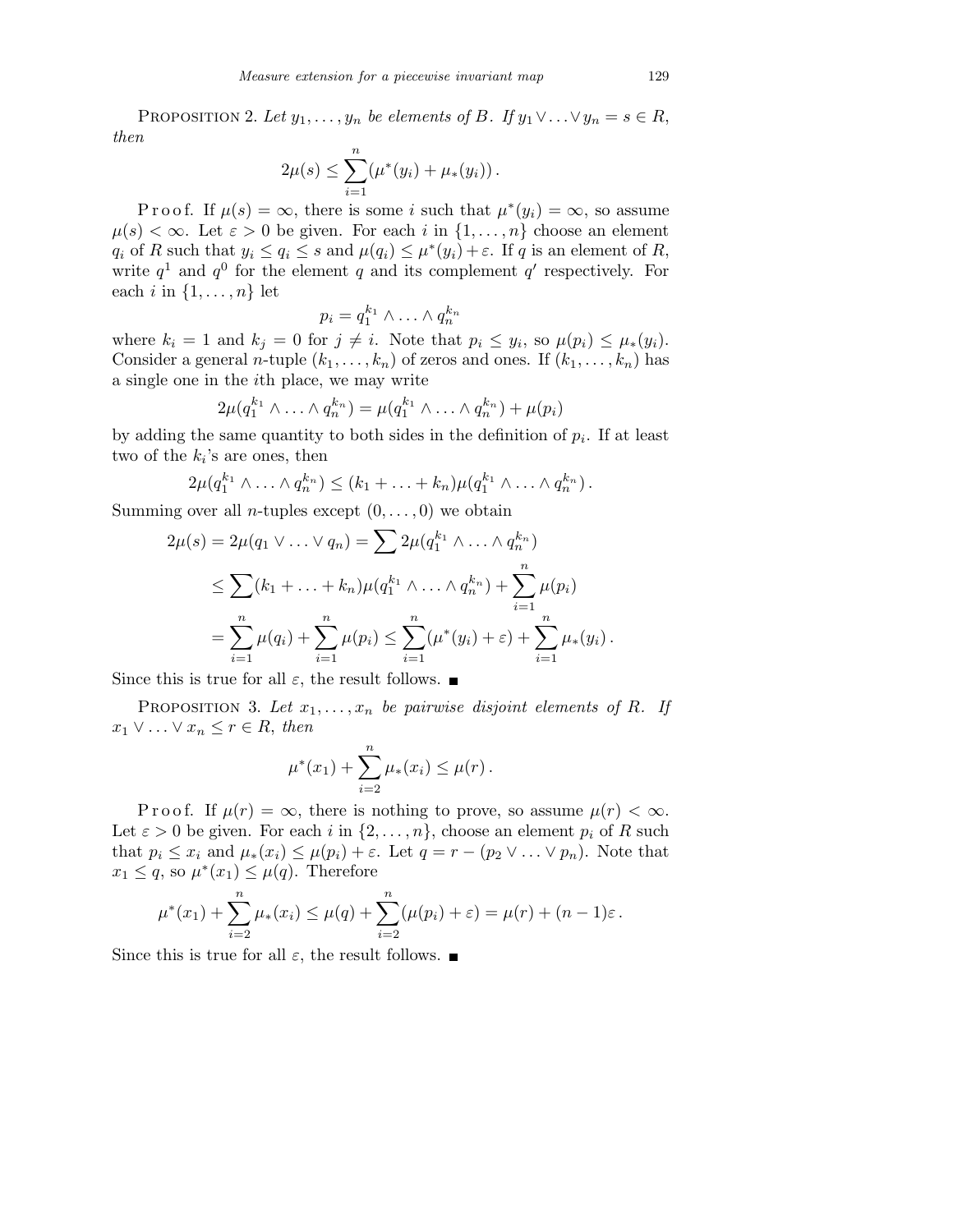A bijection g from one subset of  $B$  to another is said to be an *isomorphism* if it preserves Boolean operations. An isomorphism  $g : B \to B$  is  $\mu$ -invariant if for all x in B, either x and  $q(x)$  both lie in R and have the same measure, or neither x nor  $g(x)$  lie in R. Note that if g is  $\mu$ -invariant and  $g(x) = y$ , then  $\mu^*(y) = \mu^*(x)$  and  $\mu^*(y) = \mu^*(x)$ .

DEFINITION 1. Let R be a subring of a Boolean algebra B. Let  $\mu$  be a measure on R. Let a and b be elements of B, and let  $B_a = \{x \in B : x \le a\}$ and  $B_b = \{x \in B : x \leq b\}$  be the corresponding relativized algebras. We say that an isomorphism  $P : B_a \to B_b$  is piecewise  $\mu$ -invariant with n pieces if P is defined piecewise by  $\mu$ -invariant isomorphisms  $g_1, \ldots, g_n$ . This means that there are elements  $x_1, \ldots, x_n, y_1, \ldots, y_n$  of B such that  $x_1, \ldots, x_n$  are pairwise disjoint,  $y_1, \ldots, y_n$  are pairwise disjoint,  $x_1 \vee \ldots \vee x_n = a, y_1 \vee \ldots$  $\vee y_n = b$ , and for each i in  $\{1, \ldots, n\}$ ,  $g_i(x_i) = y_i$  and  $P(z) = g_i(z)$  for all  $z \leq x_i$ .

LEMMA 3. Let R be a subring of a Boolean algebra B. Let  $\mu$  be a measure on R. Let a and b be elements of B. Let  $P : B_a \to B_b$  be a piecewise  $\mu$ invariant isomorphism with  $n \geq 2$  pieces. Then  $\mu(s) \leq \frac{n}{2}$  $\frac{n}{2}\mu(r)$  whenever  $P^{-1}(s) \leq r, r \in R$ , and  $s \in R$ .

It is understood here that  $s \leq b$ , but it is not necessarily true that  $r \leq a$ .

Proof of Lemma 3. Let P be as above and suppose  $P^{-1}(s) \leq r$ ,  $r \in R$ , and  $s \in R$ . Then there are elements  $x_1, \ldots, x_n, y_1, \ldots, y_n$  of B and  $\mu$ -invariant isomorphisms  $g_i : B \to B$  such that  $x_1, \ldots, x_n$  are pairwise disjoint,  $x_1 \vee \ldots \vee x_n \leq r$ ,  $y_1 \vee \ldots \vee y_n = s$ , and  $g_i(x_i) = y_i$  for each i in  $\{1, ..., n\}$ . For each i in  $\{1, ..., n\}$  we have  $\mu^*(y_i) = \mu^*(x_i)$ , and  $\mu_*(y_i) =$  $\mu_*(x_i)$ . If  $\mu(r) = \infty$ , there is nothing to prove, so assume  $\mu(r) < \infty$ . Each difference  $\mu^*(x_i) - \mu_*(x_i)$  is then defined. Without loss of generality, assume  $\mu^*(x_1) - \mu_*(x_1) \ge \mu^*(x_i) - \mu_*(x_i)$  for all *i* in  $\{2, ..., n\}$ . Then

$$
2\mu(s) \le \sum_{i=1}^{n} (\mu^*(y_i) + \mu_*(y_i)) \quad \text{(Proposition 2)}
$$
  
= 
$$
\sum_{i=1}^{n} (\mu^*(x_i) + \mu_*(x_i)) = \sum_{i=1}^{n} (\mu^*(x_i) - \mu_*(x_i)) + 2 \sum_{i=1}^{n} \mu_*(x_i)
$$
  

$$
\le (\mu^*(x_1) - \mu_*(x_1)) + n \sum_{i=1}^{n} \mu_*(x_i) = n\mu^*(x_1) + n \sum_{i=2}^{n} \mu_*(x_i)
$$
  

$$
\le n\mu(r) \quad \text{(Proposition 3)}.
$$

This completes the proof of Lemma 3.  $\blacksquare$ 

Inequality (1) is in fact a special case of a more general inequality proven by Laczkovich in order to deal with piecewise Lipschitz functions (see [L,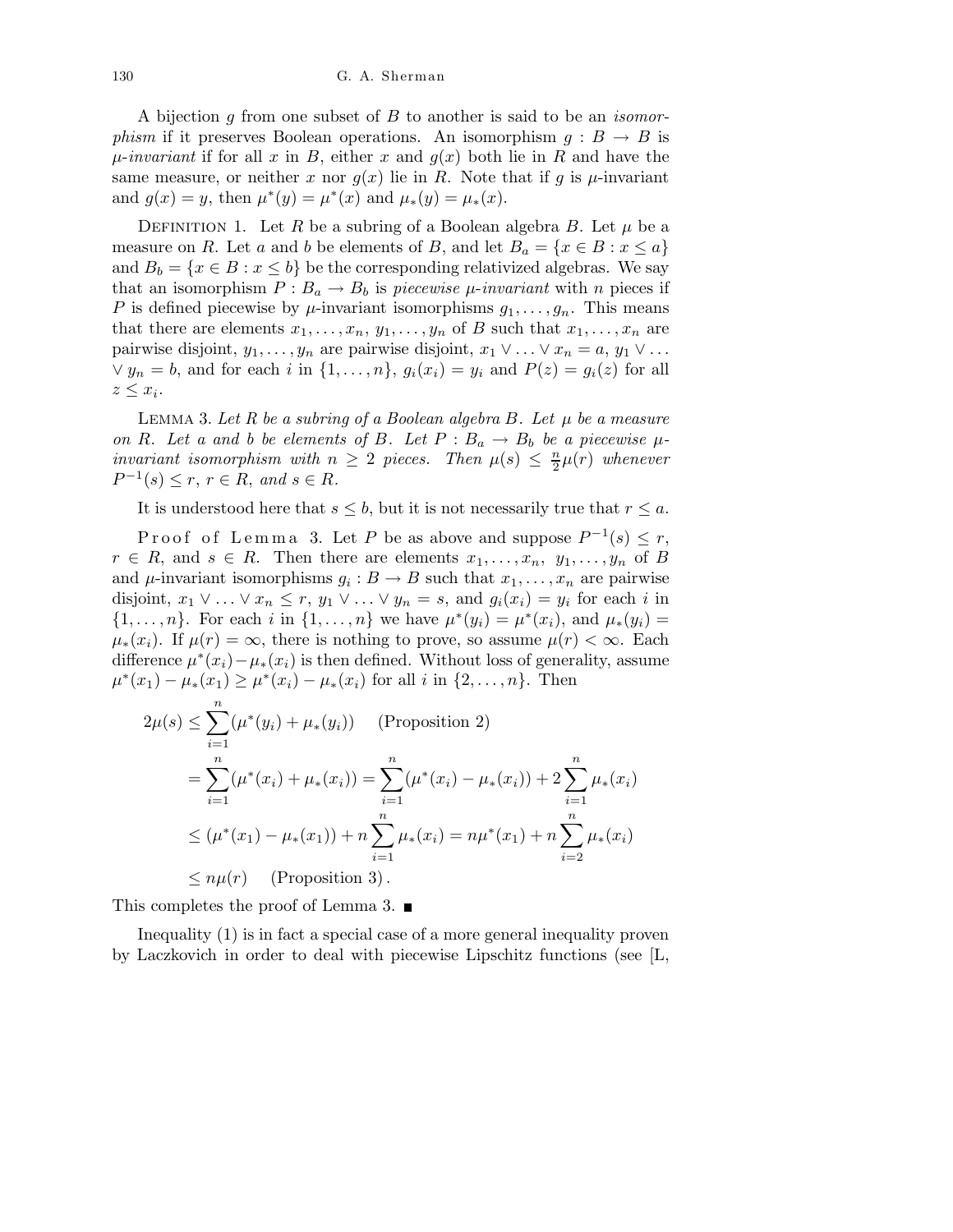Theorem 4]). A version of the more general inequality can also be formulated in the context of a Boolean algebra, but the Lipschitz conditions are replaced by measure-theoretic conditions:

Let R be a subring of a Boolean algebra B. Let  $\mu$  be a measure on R. Let a and b be elements of B. For each i in  $\{1,\ldots,n\}$ , let  $\varepsilon_i$  be an element of  $(0, \infty)$  and let  $g_i : B \to B$  be an isomorphism with the property that for all z in B, either z and  $g_i(z)$  both lie in R and satisfy  $\mu(g_i(z)) \leq \varepsilon_i \mu(z)$ , or neither z nor  $g_i(z)$  lie in R. Let  $P : B_a \to B_b$  be defined piecewise by  $g_1, \ldots, g_n$ . Then  $\mu(s) \leq M\mu(r)$  whenever  $P^{-1}(s) \leq r, r \in R$ , and  $s \in R$ , where

$$
M = \max \left\{ \frac{1}{2} \sum_{i=1}^{n} \varepsilon_i, \varepsilon_1, \varepsilon_2, \dots, \varepsilon_n \right\}.
$$

P r o o f. For each i in  $\{1, \ldots, n\}$  we have  $\mu^*(y_i) \leq \varepsilon_i \mu^*(x_i)$  and  $\mu^*(y_i) \leq$  $\varepsilon_i\mu_*(x_i)$ . Assume  $\mu^*(x_1) - \mu_*(x_1) \ge \mu^*(x_i) - \mu_*(x_i)$  for all  $i$  in  $\{2,\ldots,n\}$ . Then

$$
\sum_{i=1}^{n} (\mu^*(y_i) + \mu_*(y_i)) \leq \sum_{i=1}^{n} \varepsilon_i (\mu^*(x_i) - \mu_*(x_i)) + 2 \sum_{i=1}^{n} \varepsilon_i \mu_*(x_i)
$$
\n
$$
\leq \left(\sum_{i=1}^{n} \varepsilon_i\right) (\mu^*(x_1) - \mu_*(x_1)) + 2\varepsilon_1 \mu_*(x_1) + 2\varepsilon_2 \mu_*(x_2) + 2\varepsilon_n \mu_*(x_n)
$$
\n
$$
\leq 2M \left(\mu^*(x_1) + \sum_{i=2}^{n} \mu_*(x_i)\right),
$$

and Propositions 2 and 3 are applied as in the proof of Lemma 3.  $\blacksquare$ 

## Main results

THEOREM 1. Let R be a subring of a Boolean algebra B. Let  $\mu$  be a measure on R. Let a and b be disjoint elements of B. Let  $P: B_a \to B_b$ be an isomorphism. Let  $\alpha$  be an element of  $(0,\infty)$ . The following are equivalent:

(1)  $\mu$  has an extension to a measure  $\tilde{\mu}$  on B such that  $\tilde{\mu}(y) \leq \alpha \tilde{\mu}(x)$ whenever  $P(x) = y$ .

(2) 
$$
\mu_*(y) \leq \alpha \mu^*(x)
$$
 whenever  $P(x) = y$ .

(3)  $\mu(s) \leq \alpha \mu(r)$  whenever  $P^{-1}(s) \leq r, r \in R$  and  $s \in R$ .

The point of this theorem is the implication  $(3) \Rightarrow (1)$ . For the other implications, the assumption that  $a$  and  $b$  are disjoint is not necessary.

Proof of Theorem 1. (1) $\Rightarrow$ (2).  $\mu_*(y) \leq \tilde{\mu}(y) \leq \alpha \tilde{\mu}(x) \leq \alpha \mu^*(x)$ . (2)⇒(3).  $\mu(s) = \mu_*(s) \leq \alpha \mu^*(P^{-1}(s)) \leq \alpha \mu^*(r) = \alpha \mu(r)$ .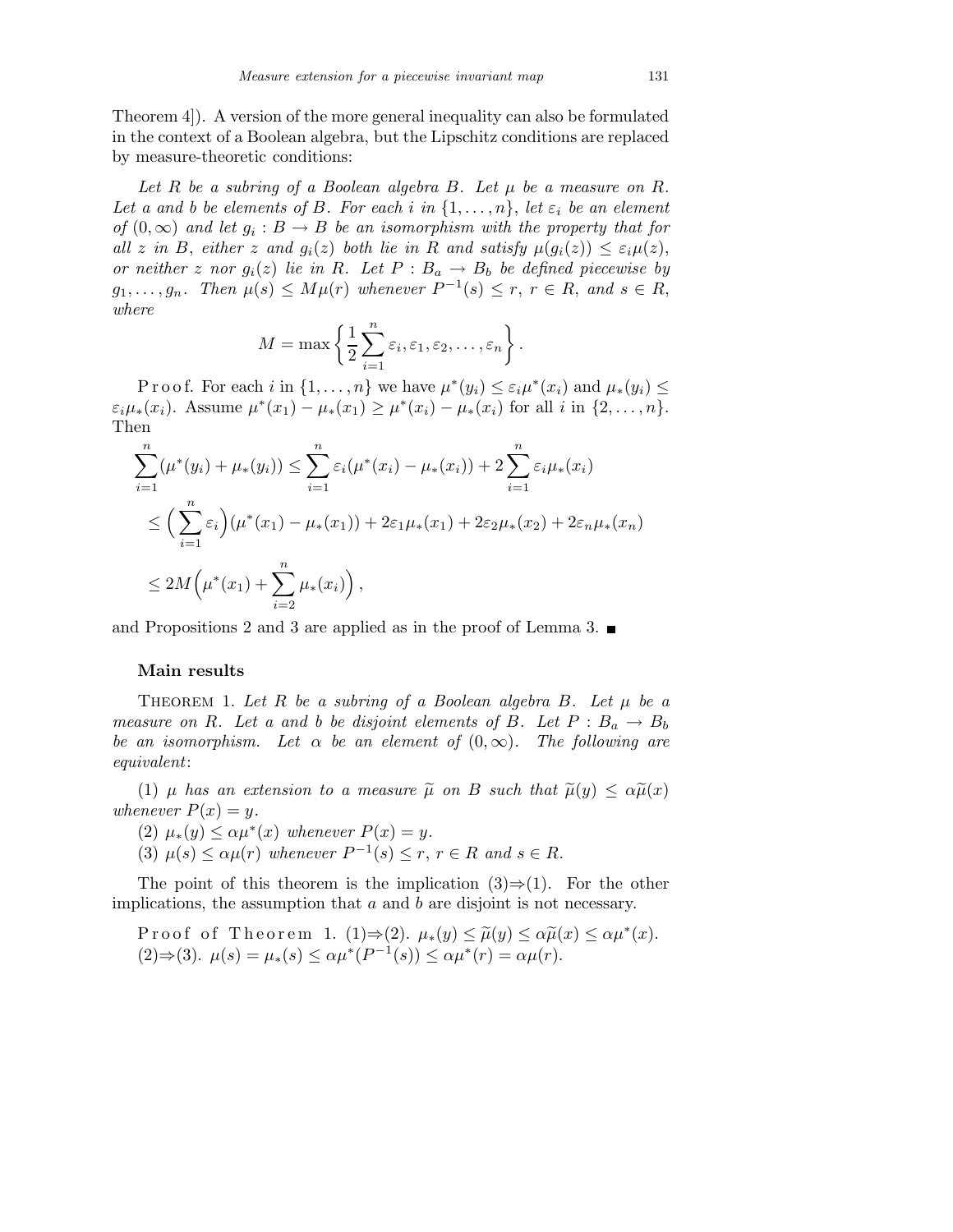$(3) \Rightarrow (2)$ . Fix x and y such that  $P(x) = y \leq b$ , and consider all elements r and s of R such that  $s \leq y$  and  $x \leq r$ . Then  $\sup\{\mu(s)\} \leq \inf\{\alpha\mu(r)\}.$ 

(3)⇒(1). Let  $\mathcal{F} = \{C \subset B : C$  is a finite subalgebra of B,  $a \in C, b \in C$ , and  $x \in C \Leftrightarrow y \in C$  whenever  $P(x) = y$ . Since a and b are disjoint and P is an isomorphism, every finite subset of B is a subset of some set C in  $\mathcal{F}$ .

For each  $C \in \mathcal{F}$ , define  $\mathcal{M}(C)$  to be the set of all functions  $\nu : B \to [0, \infty]$ satisfying the following conditions:

(i)  $\nu$  is finitely additive on C.

(ii)  $\nu$  agrees with  $\mu$  on  $R \cap C$ .

(iii)  $\nu(y) \leq \alpha \nu(x)$  whenever  $P(x) = y$ ,  $x \in C$  and  $y \in C$ .

Step 1. If  $C_1, \ldots, C_k$  are elements of F, then  $\bigcap_{i=1}^k \mathcal{M}(C_i)$  is not empty.

Proof. Since  $\bigcup_{i=1}^{k} C_i$  is a finite subset of B, it is a subset of some C in F. Since  $\mathcal{M}(C) \subset \bigcap_{i=1}^k \mathcal{M}(C_i)$ , it suffices to show that  $\mathcal{M}(C)$  is not empty.



Let  $r_1, \ldots, r_m, s_1, \ldots, s_n, t_1, \ldots, t_p$  be all the atoms of  $R \cap C$  named so as to satisfy

$$
r_i \wedge a \neq \mathbf{0} \qquad (i \in I = \{1, ..., m\}),
$$
  
\n
$$
s_j \wedge a = \mathbf{0}, \quad s_j \wedge b \neq \mathbf{0} \qquad (j \in J = \{1, ..., n\}),
$$
  
\n
$$
t_k \wedge a = \mathbf{0}, \quad t_k \wedge b = \mathbf{0} \qquad (k \in K = \{1, ..., p\}).
$$

Each atom of  $R \cap C$  is a join of atoms of C. The structure of an element C of  $\mathcal F$  can be represented by a figure such as Figure 1. The small discs are the atoms of  $C$ . The element  $a$  is the join of the atoms marked "+" and the element  $b$  is the join of the atoms marked "−". Atoms of  $C$  are grouped together and labelled accordingly when their join is an atom of  $R \cap C$ . The connecting arcs indicate the action of P.

Let  $A = \{(i, j) \subset I \times J : c \leq r_i, d \leq s_j \text{ and } P(c) = d, \text{ for some }$ atoms c, d of C}. Let  $E = \{j \in J : s_j \leq b\}$ . In Figure 1, for example,  $A = \{(2, 1), (2, 2), (4, 2)\}\$ and  $E = \{2\}.$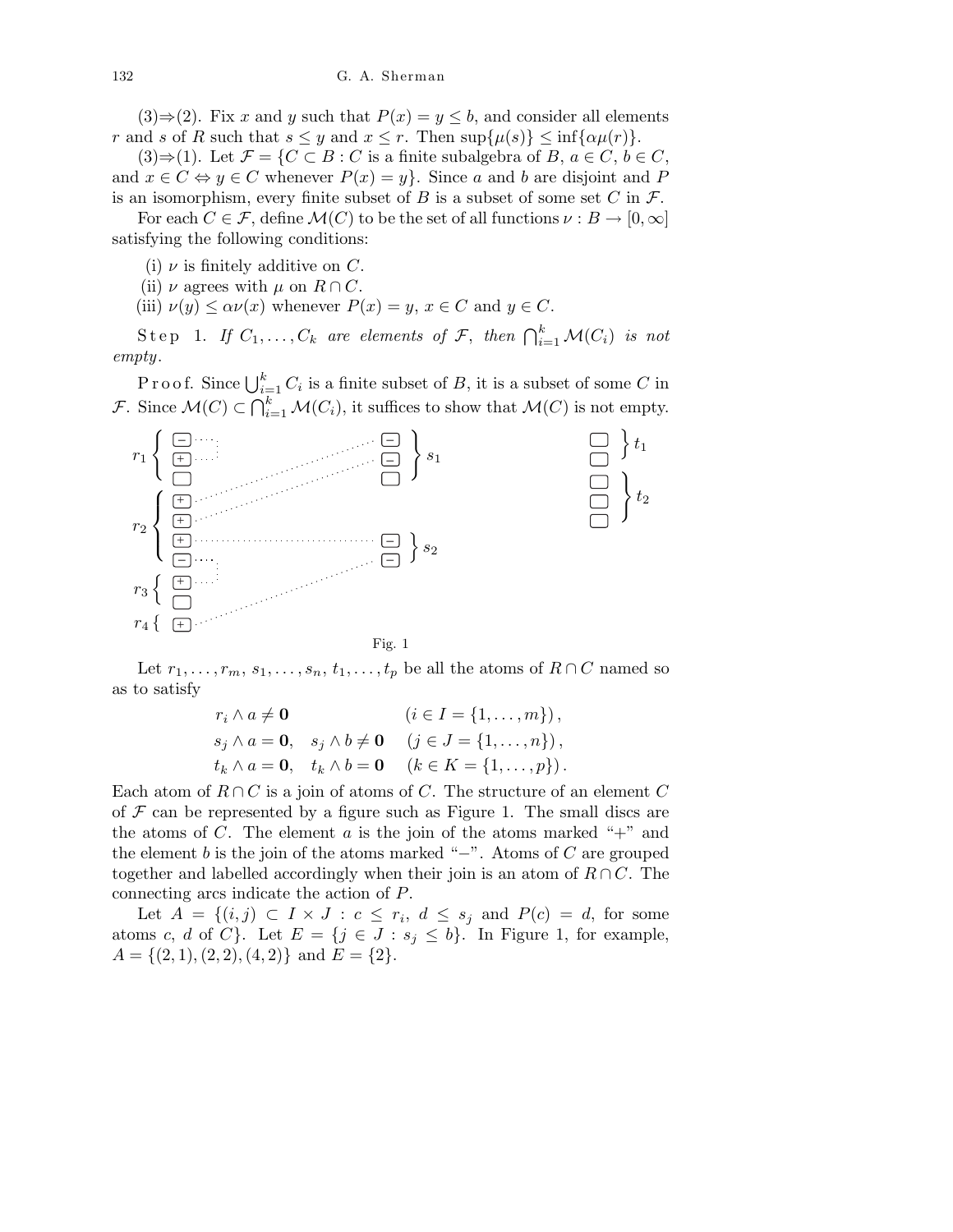For each i in I, let  $k_i = \mu(r_i)$ , and for each j in J, let  $l_i = \mu(s_i)$ . Suppose  $T \subset E$ . Then  $P^{-1}(\bigvee_{j \in T} s_j) \leq \bigvee_{i \in N(T)} r_i$ . Therefore

$$
\sum_{j \in T} l_j = \mu \Big( \bigvee_{j \in T} s_j \Big) \leq \alpha \mu \Big( \bigvee_{i \in N(T)} r_i \Big) = \alpha \sum_{i \in N(t)} k_i \, .
$$

Therefore, by Lemma 1, Problem 1 has a feasible solution  $\{x_{ij}, y_{ij}\}$  with  $w_i = k_i$  for all i in  $N(J)$  and  $z_j = l_j$  for all j in E.

For each pair  $(i, j)$  in A, choose atoms c and d of C such that  $c \leq r_i$ ,  $d \leq s_i$  and  $P(c) = d$ , and define  $\nu(c) = x_{ij}$  and  $\nu(d) = y_{ij}$ . For each i in  $I \setminus N(J)$ , choose an atom c of C such that  $c \leq r_i \wedge a$ , and define  $\nu(c) = \mu(r_i)$ . For each j in  $J \setminus E$ , choose an atom d of C such that  $d \leq s_j \wedge b'$ , and define  $\nu(d) = l_j - z_j$ . (If  $l_j = \infty$ , define  $\nu(d) = \infty$ .) For each k in K, choose an atom c of C such that  $c \leq t_k$ , and define  $\nu(c) = \mu(t_k)$ . For each atom c of C on which  $\nu$  is not yet defined, define  $\nu(c) = 0$ . Define  $\nu$  on the nonatomic elements of C by additivity. Define  $\nu$  arbitrarily on  $B \setminus C$ .

The function  $\nu$  satisfies condition (i) by definition. For condition (ii), it suffices to observe that for each atom r of  $R \cap C$ , we have  $\sum \nu(c) = \mu(r)$ , where the sum is taken over all atoms c of C such that  $c \leq r$ . For condition (iii), it suffices to observe that  $\nu(d) \leq \alpha \nu(c)$  whenever  $P(c) = d$  and c and d are atoms of C. Then if  $P(x) = y$ , for nonatomic elements x and y of C, we have

$$
\nu(y) = \sum \nu(P(c)) \leq \alpha \sum \nu(c) = \alpha \nu(x),
$$

where the sums are taken over all atoms c of C such that  $c \leq x$ .

Step 2.  $\mathcal{M}(C)$  is a closed subset of  $[0,\infty]^B$  for each C in F.

P r o o f. Each condition on  $\nu$  defines a closed subset of  $[0,\infty]^B$ .

Step 3. The set  $[0,\infty]^B$  is compact by Tikhonov's theorem. Therefore, by Steps 1 and 2, the intersection  $\bigcap \{\mathcal{M}(C) : C \in \mathcal{F}\}\$  is not empty. Let  $\widetilde{\mu}$ be any element of  $\bigcap \{ \mathcal{M}(C) : C \in \mathcal{F} \}$ . For any C in F, and hence for any finite subset C of B, the function  $\tilde{\mu}$  agrees with some measure  $\nu$  satisfying conditions (i)–(iii).  $\blacksquare$ 

DEFINITION 2. Let R be a subring of a Boolean algebra  $B$ . Two elements a and b of B are said to be *separated by elements of R* if there are elements r and s of R such that  $a \leq r, b \leq s$ , and  $r \wedge s = 0$ .

THEOREM 2. Let R be a subring of a Boolean algebra B. Let  $\mu$  be a measure on  $R$ . Let a and b be elements of  $B$  which are separated by elements of R. Let  $P : B_a \to B_b$  be an isomorphism. Let  $\alpha$  and  $\beta$  be elements of  $(0, \infty)$  with  $\alpha\beta \geq 1$ . The following are equivalent:

(1)  $\mu$  has an extension to a measure  $\widetilde{\mu}$  on B such that  $\frac{1}{\beta}\widetilde{\mu}(x) \leq \widetilde{\mu}(y) \leq$  $\alpha \widetilde{\mu}(x)$  whenever  $P(x) = y$ .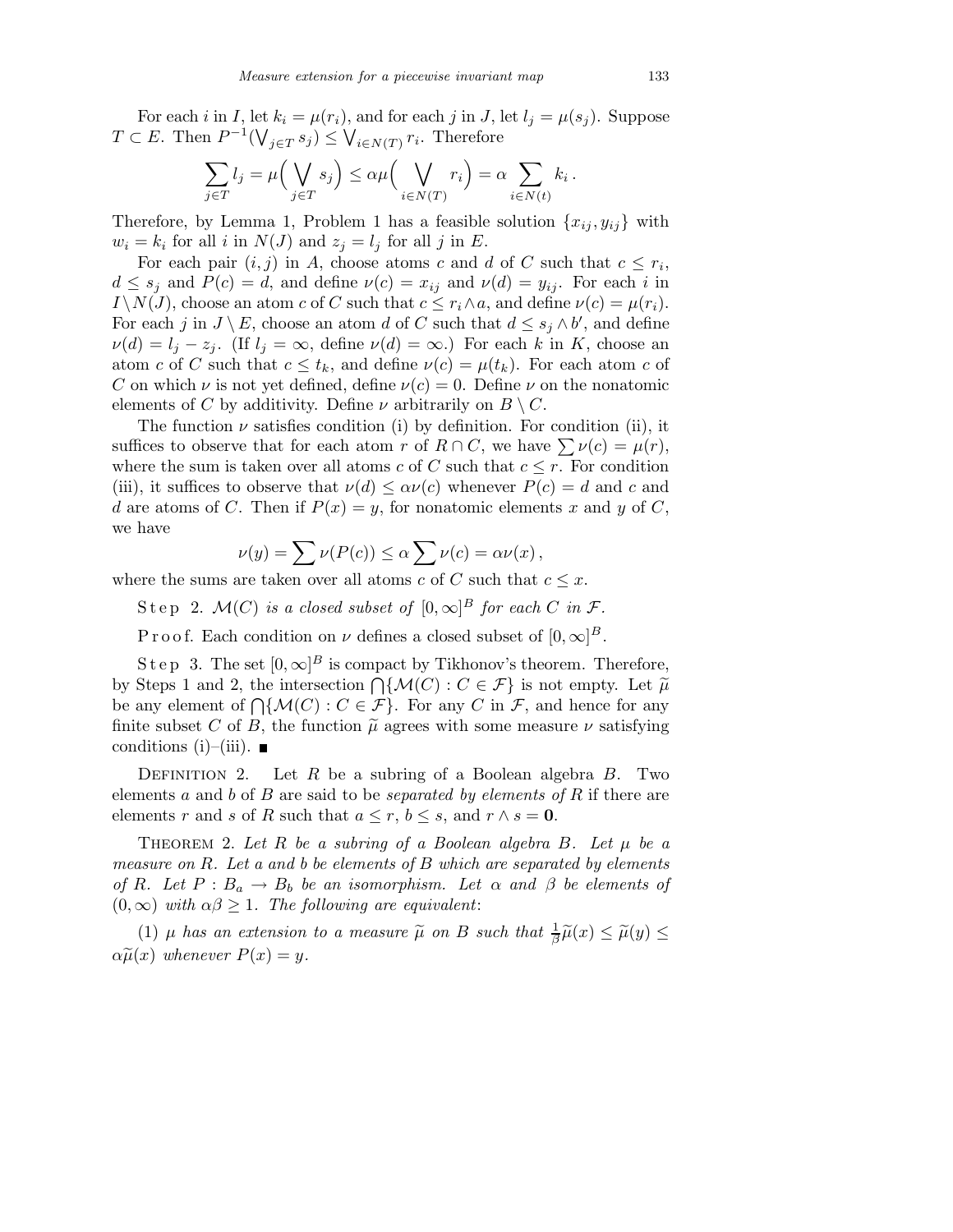(2)  $\mu_*(y) \leq \alpha \mu^*(x)$  and  $\mu_*(x) \leq \beta \mu^*(y)$  whenever  $P(x) = y$ .

(3)  $\mu(s) \leq \alpha \mu(r)$  whenever  $P^{-1}(s) \leq r$ ,  $r \in R$  and  $s \in R$ , and  $\mu(r) \leq$  $\beta\mu(s)$  whenever  $P(r) \leq s, r \in R$  and  $s \in R$ .

P r o o f.  $(3) \Rightarrow (1)$ . The proof is similar to that of Theorem 1. We indicate only the definition of  $\mathcal{M}(C)$  and the construction of an element  $\nu$  of  $\mathcal{M}(C)$ . Let F be as in Theorem 1, but assume also that each C contains the separating elements. For each C in  $\mathcal{F}$ , define  $\mathcal{M}(C)$  to be the set of all functions  $\nu$  satisfying the following conditions:

- (i)  $\nu$  is finitely additive on C.
- (ii)  $\nu$  agrees with  $\mu$  on  $R \cap C$ .
- (iii)  $\frac{1}{\beta}\nu(x) \leq \nu(y) \leq \alpha \nu(x)$  whenever  $P(x) = y, x \in C$  and  $y \in C$ .

We show that  $\mathcal{M}(C)$  is not empty. Let  $r_1, \ldots, r_m, s_1, \ldots, s_n, t_1, \ldots, t_p$ be all the atoms of  $R \cap C$  named so as to satisfy

$$
r_i \wedge a \neq \mathbf{0} \qquad (i \in I = \{1, ..., m\}),
$$
  
\n
$$
s_j \wedge b \neq \mathbf{0} \quad (j \in J = \{1, ..., n\}),
$$
  
\n
$$
t_k \wedge a = \mathbf{0}, \quad t_k \wedge b = \mathbf{0} \quad (k \in K = \{1, ..., p\}).
$$

Since C contains the separating elements, there is no ambiguity here, that is, there is no atom r of  $R \cap C$  such that both  $r \wedge a \neq 0$  and  $r \wedge b \neq 0$ . As in the proof of Theorem 1, let  $A = \{(i, j) \subset I \times J : c \leq r_i, d \leq s_j \text{ and } P(c) = d,$ for some atoms c, d of C}, for each i in I, let  $k_i = \mu(r_i)$ , and for each j in J, let  $l_j = \mu(s_j)$ . Let  $D = \{i \in I : r_i \leq a\}$  and let  $E = \{j \in J : s_j \leq b\}$ .

If  $S \subset D$ , then  $P(\bigvee_{i \in S} r_i) \leq \bigvee_{j \in N(S)} s_j$ , and therefore  $\sum_{i \in S} k_i \leq$  $\beta \sum_{j \in N(S)} l_j$ . Similarly if  $T \subset E$ , then  $P^{-1}(\bigvee_{j \in T} s_j) \leq \bigvee_{i \in N(T)} r_i$ , and therefore  $\sum_{j\in T} l_j \leq \alpha \sum_{i\in N(T)} k_i$ . By Lemma 2, Problem 2 has a feasible solution  $\{x_{ij}, y_{ij}\}$  with  $w_i = k_i$  for all i in D, and  $z_j = l_j$  for all j in E.

For each pair  $(i, j)$  in A, choose atoms c and d of C such that  $c \leq r_i$ ,  $d \leq s_j$  and  $P(c) = d$ , and define  $\nu(c) = x_{ij}$  and  $\nu(d) = y_{ij}$ . For each i in  $I \setminus D$ , choose an atom c of C such that  $c \leq r_i \wedge a'$ , and define  $\nu(c) = k_i - w_i$ . (If  $k_i = \infty$ , define  $\nu(c) = \infty$ .) For each j in  $J \setminus E$ , choose an atom d of C such that  $d \leq s_j \wedge b'$ , and define  $\nu(d) = l_j - z_j$ . For each k in K, choose an atom c of C such that  $c \leq t_k$ , and define  $\nu(c) = \mu(t_k)$ . For each atom c of C on which  $\nu$  is not yet defined, define  $\nu(c) = 0$ . Define  $\nu$  on the nonatomic elements of C by additivity. Define  $\nu$  arbitrarily on  $B \setminus C$ .

We now obtain the measure extension theorem for a piecewise invariant map.

THEOREM 3. Let R be a subring of a Boolean algebra B. Let  $\mu$  be a measure on R. Let a and b be elements of B. Let  $P : B_a \to B_b$  be a piecewise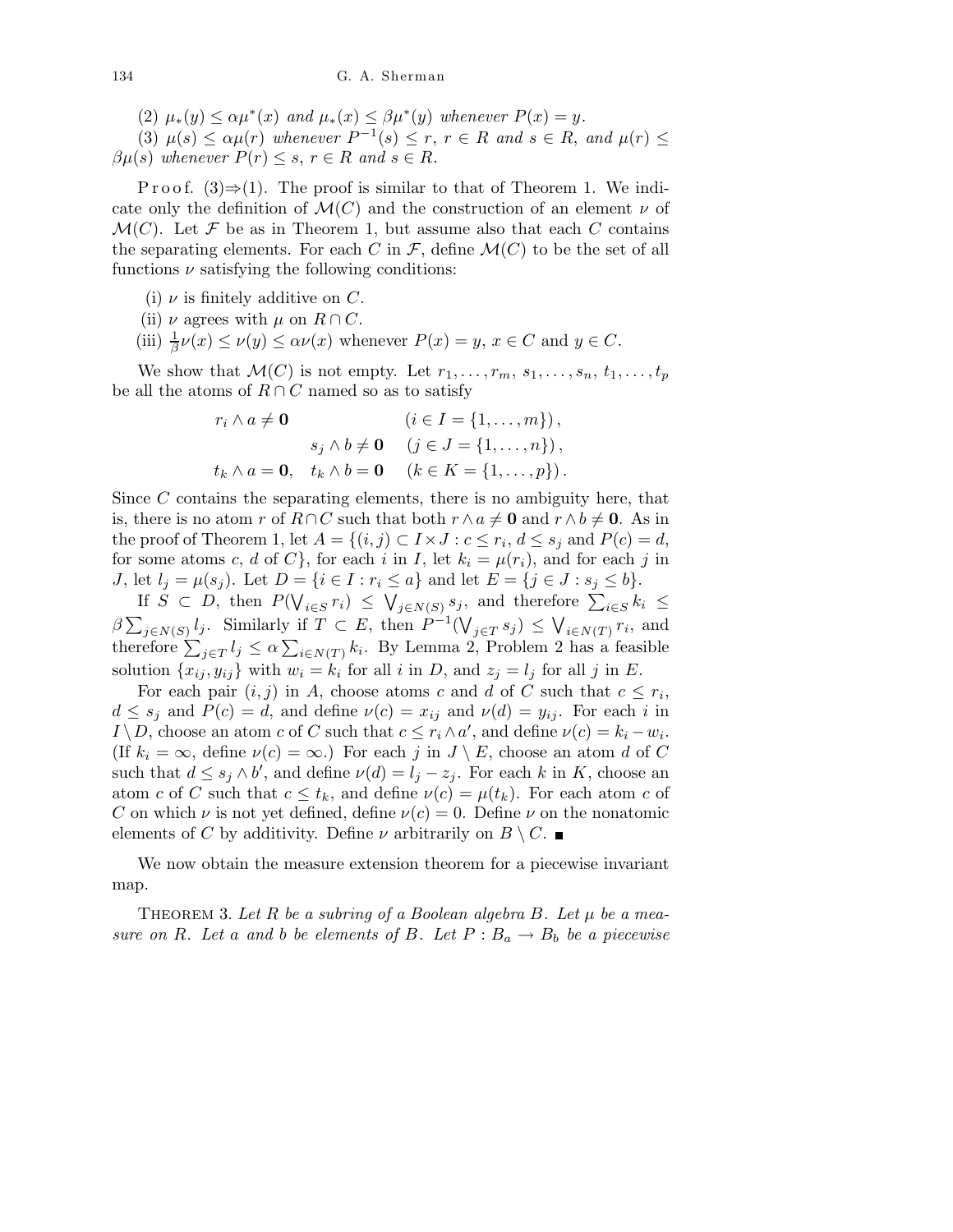$\mu$ -invariant map with  $n \geq 2$  pieces. If a and b are disjoint then  $\mu$  has an extension to a measure  $\widetilde{\mu}$  on B such that  $\widetilde{\mu}(y) \leq \frac{n}{2}$  $\frac{n}{2}\widetilde{\mu}(x)$  whenever  $P(x) = y$ . If a and b are separated by elements of  $R$  then  $\mu$  has an extension to a measure  $\widetilde{\mu}$  on B such that  $\frac{2}{n}\widetilde{\mu}(x) \leq \widetilde{\mu}(y) \leq \frac{n}{2}$  $\frac{n}{2}\widetilde{\mu}(x)$  whenever  $P(x) = y$ .

P r o o f. By Lemma 3 we have  $\mu(s) \leq \frac{n}{2}$  $\frac{n}{2}\mu(r)$  whenever  $P^{-1}(s) \leq r$ ,  $r \in R$ , and  $s \in R$ . By Lemma 3 applied to  $P^{-1}$  we have  $\mu(r) \leq \frac{n}{2}\mu(s)$ whenever  $P(r) = s, r \in R$ , and  $s \in R$ . Let  $\alpha = \beta = n/2$  and apply Theorems 1 and 2.  $\blacksquare$ 

## Applications

EXAMPLE 1. Let A and B be bounded sets in  $\mathbb{R}^3$  with nonempty interiors. Banach and Tarski have shown that for some finite  $n$ , there exists a piecewise isometry  $P: A \to B$  with n pieces [BT, Theorem 24]. More generally, let  $P : A \rightarrow B$  be a piecewise isometry with n pieces between any subsets A and B of  $\mathbb{R}^3$ . Assume  $n \geq 2$  and let  $\mu$  be Lebesgue measure on  $\mathbb{R}^3$ . Let  $B = \mathcal{P}(\mathbb{R}^3)$  and let R be the subring of Lebesgue measurable sets. (At this point it is possible to apply Theorem 3, but it is worth noting that we can avoid Lemma 3.) By Laczkovich's inequality in  $\mathbb{R}^3$ , we have  $\mu_*(Y) \leq \frac{n}{2}$  $\frac{n}{2}\mu^*(X)$  and  $\mu_*(X) \leq \frac{n}{2}$  $\frac{n}{2}\mu^*(Y)$  whenever  $P(X) = Y$ .

If A and B are disjoint then by Theorem 1 with  $\alpha = n/2$  there is a total (defined on all subsets) finitely additive extension  $\tilde{\mu}$  of  $\mu$  such that

(2) 
$$
\widetilde{\mu}(Y) \leq \frac{n}{2}\widetilde{\mu}(X)
$$
 whenever  $P(X) = Y$ .

If A and B are separated by measurable sets then by Theorem 2 with  $\alpha = \beta = n/2$  there is a total finitely additive extension  $\tilde{\mu}$  of  $\mu$  such that

(4) 
$$
\frac{2}{n}\widetilde{\mu}(X) \le \widetilde{\mu}(Y) \le \frac{n}{2}\widetilde{\mu}(X) \quad \text{whenever} \quad P(X) = Y.
$$

For any  $n \ge 2$  it is possible to choose A, B and P such that  $\mu(B) = \frac{n}{2}\mu(A)$ (see [S]). In this case Inequality (2) becomes an equality. For example, in Robinson's duplication of the deleted ball with four pieces [R, p. 254],  $\tilde{\mu}$ may be chosen so that roughly speaking, each piece and each part of each piece is exactly doubled (in  $\tilde{\mu}$  measure), assuming that the original deleted ball and the two copies are pairwise disjoint.

EXAMPLE 2. Let A and B be bounded sets in  $\mathbb{R}^2$  with nonempty interiors. Let G be the group generated by  $SL_2(\mathbb{R}) \cup T$  where T is the group of translations on  $\mathbb{R}^2$ . Then there is a bijection  $P: A \to B$  defined piecewise by *n* elements of *G*, for some *n* (see [Wg, Theorem 7.3]). Assume  $n > 2$  and let  $\mu$  be Lebesgue measure on  $\mathbb{R}^2$ . P is piecewise  $\mu$ -invariant with n pieces.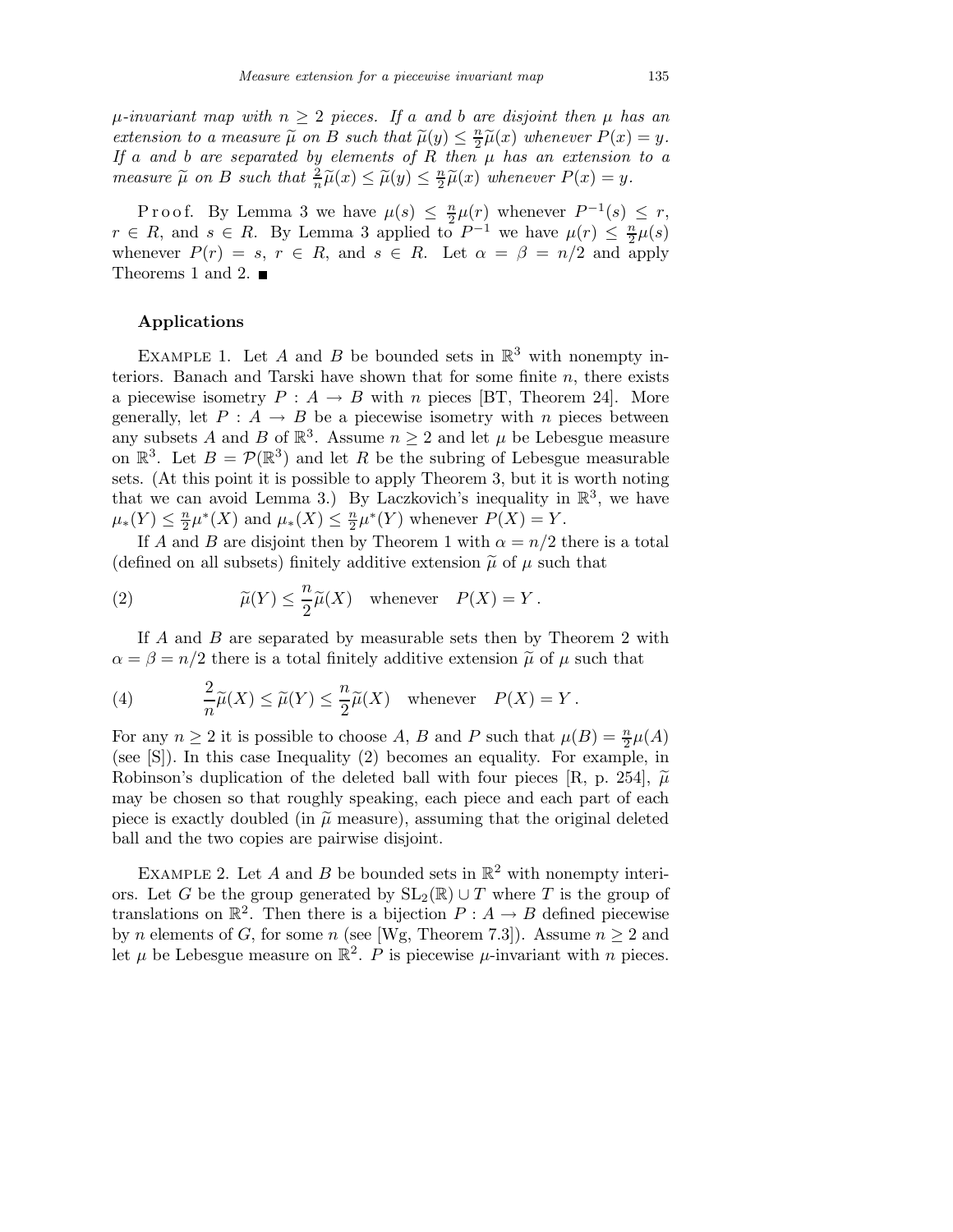Apply Theorem 3 with  $B = \mathcal{P}(\mathbb{R}^2)$ . If A and B are disjoint then there is a total finitely additive extension  $\tilde{\mu}$  of  $\mu$  which satisfies Inequality (2). If A and  $B$  are separated by measurable sets then there is a total finitely additive extension  $\tilde{\mu}$  of  $\mu$  which satisfies Inequality (4).

EXAMPLE 3. Let  $A$  and  $B$  be bounded sets in  $\mathbb R$  with nonempty interiors. Let G be the group of bijections  $g : \mathbb{R} \to \mathbb{R}$  such that g and  $g^{-1}$  are both Lebesgue measurable and preserve Lebesgue measure  $\mu$ . There is a bijection  $P : A \rightarrow B$  defined piecewise by n elements of G, for some n (see [Wg, Theorem 7.9]). Assume  $n \geq 2$ . P is piecewise  $\mu$ -invariant with *n* pieces. Apply Theorem 3 with  $B = \mathcal{P}(\mathbb{R})$ . For example, let  $A = [0, 1)$ and let  $B = [1, 3)$ . By incorporating Robinson's four piece decomposition into Wagon's proof (7.9) we see that there is a bijection  $P : A \to B$  defined piecewise by four elements of  $G$ . By Theorem 3 there is a total finitely additive extension  $\tilde{\mu}$  of  $\mu$  such that  $\tilde{\mu}(Y) = 2\tilde{\mu}(X)$  whenever  $P(X) = Y$ .

EXAMPLE 4. Let  $A$  and  $B$  be bounded sets in  $\mathbb R$  with nonempty interiors. Let S be the set of functions  $g: I_g \to \mathbb{R}$  where  $I_g$  is an interval containing A, and g is an  $\varepsilon$ -contraction with respect to  $I_g$ . This means that  $|g(x)-g(y)| \leq$  $\varepsilon |x-y|$  for all x and y in  $I_q$ . There is a bijection  $P : A \to B$  defined piecewise by *n* elements of *S*, for some *n* (see [Wg, Theorem 7.12]). Assume  $n \geq 2$  and let  $\mu$  be Lebesgue measure on R. By Laczkovich's Inequality for Lipschitz functions,  $\mu_*(Y) \leq \frac{n\varepsilon}{2}$  $\frac{2\epsilon}{2}\mu^*(X)$  whenever  $P(X) = Y$  [L, Theorem 4]. If A and B are disjoint, then by Theorem 1 with  $B = \mathcal{P}(\mathbb{R})$  there is a total finitely additive extension  $\tilde{\mu}$  of  $\mu$  such that  $\tilde{\mu}(Y) \leq \frac{n\varepsilon}{2}$  $\frac{2\epsilon}{2}\widetilde{\mu}(X)$  whenever  $P(X) = Y$ .

Acknowledgement. This research was supported by an NSERC postdoctoral fellowship.

## **References**

- [BT] S. Banach et A. Tarski, *Sur la décomposition des ensembles de points en parties respectivement congruentes*, Fund. Math. 6 (1924), 244–277.
- [FF] L. R. F o r d, J r., and D. R. F ul k e r s o n, *Maximal flow through a network*, Canad. J. Math. 8 (1956), 399–404.
- [HT] A. H orn and A. Tarski, *Measures in Boolean algebras*, Trans. Amer. Math. Soc. 64 (1948), 467–497.
- [L] M. Laczkovich, *Von Neumann's paradox with translations*, Fund. Math. 131 (1988), 1–12.
- [M] J. Mycielski, *Finitely additive invariant measures. I*, Colloq. Math. 42 (1979), 309–318.
- [R] R. M. Robinson, *On the decomposition of spheres*, Fund. Math. 34 (1947), 246– 260.
- [S] G. Sherman, *Measure ratio of equidecomposable sets*, Geom. Dedicata, to appear.